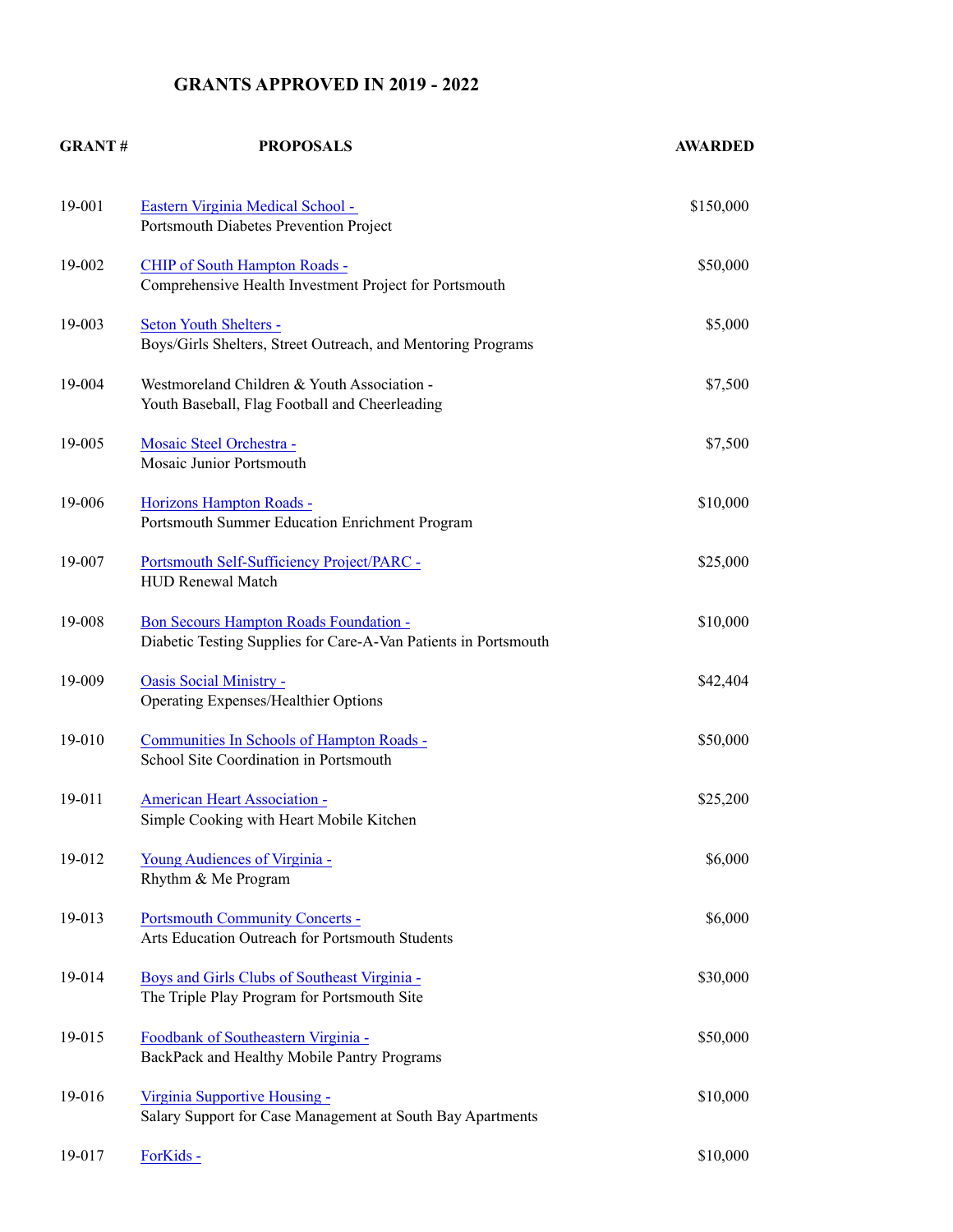|        | Housing and Case Management for Portsmouth Homeless                                                   |           |
|--------|-------------------------------------------------------------------------------------------------------|-----------|
| 20-001 | Eastern Virginia Medical School -<br>Portsmouth Diabetes Prevention Project                           | \$150,000 |
| 20-002 | <b>CHIP of South Hampton Roads -</b><br>Comprehensive Health Investment Project for Portsmouth        | \$50,000  |
| 20-003 | Seton Youth Shelters -<br>Boys/Girls Shelters, Youth Outreach, and Mentoring Programs                 | \$5,000   |
| 20-004 | Bon Secours Hampton Roads Foundation -<br>Community Garden at Province Place in Portsmouth            | \$5,000   |
| 20-005 | Mosaic Steel Orchestra -<br>Mosaic Junior Portsmouth                                                  | \$10,000  |
| 20-007 | Portsmouth Christian Outreach Ministries -<br>Portsmouth Self-Sufficiency Project - HUD Renewal Match | \$25,000  |
| 21-001 | Boys and Girls Clubs of Southeast Virginia -<br>The Triple Play Program for Portsmouth Site           | \$44,317  |
| 21-002 | Foodbank of Southeastern Virginia -<br>BackPack and Healthy Mobile Pantry Programs                    | \$50,000  |
| 21-003 | Virginia Supportive Housing -<br>Salary Support for Case Management at South Bay Apartments           | \$10,000  |
| 21-004 | ForKids -<br>Housing and Case Management for Portsmouth Homeless                                      | \$10,000  |
| 21-005 | CHIP of South Hampton Roads -<br>Comprehensive Health Investment Project for Portsmouth               | \$60,000  |
| 21-006 | Portsmouth Christian Outreach Ministries -<br>Portsmouth Self-Sufficiency Project - HUD Renewal Match | \$30,000  |
| 22-001 | Bon Secours Hampton Roads Foundation -<br>Passport to Health Program in Portsmouth                    | \$20,000  |
| 22-002 | Horizons Hampton Roads -<br>Portsmouth Summer Education Enrichment Program                            | \$10,000  |
| 22-003 | <b>Community Outreach Coalition</b><br>Farms to Schools Initiative (Tower Gardens)                    | \$10,000  |
| 22-004 | Communities In Schools of Hampton Roads -<br>Healthy Start and a Healthy Future                       | \$30,000  |